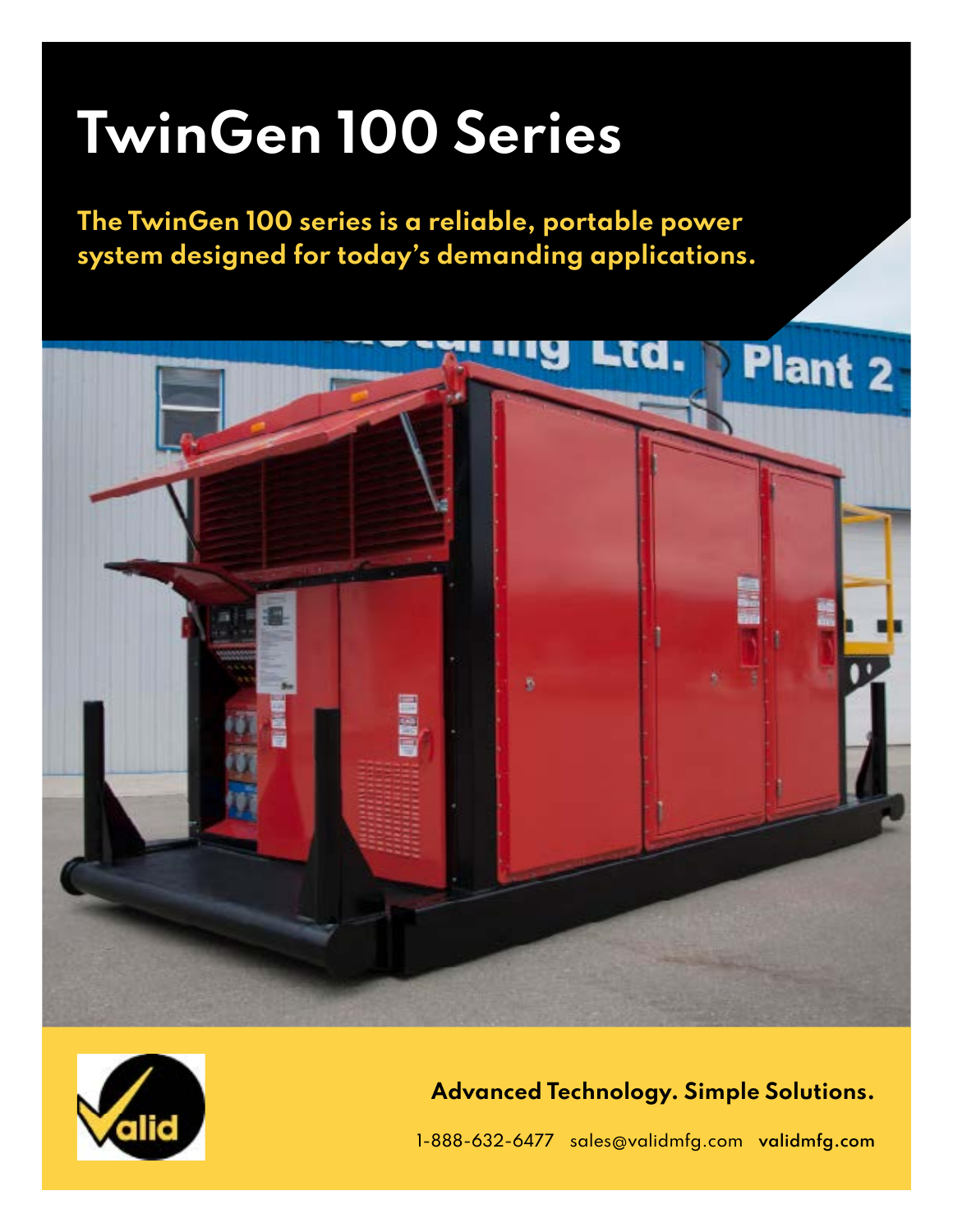## **FEATURES**

- **• Available power systems include: Perkins, John Deere, Isuzu**
- **• Switch between engines with the push of a button**
- **• Sound reduction technology**
- **• Self-contained type 4 electrical enclosures house all electrical components**
- **• Modular side panels & center supports remove easily for full engine access**
- **• Optional remote monitoring, programmable intervals and light tower**
- **• Auto-synchronization** 
	- The TwinGen's state-of-the-art control system allows switching between engines without interrupting power supply. The second engine starts, synchronizes both engines and takes the first engine offline.
	- Power is uninterrupted during transfer, even during high loads.
- **• Auto-enclosure temperature control** 
	- On-board sensors automatically adjust enclosure airflow to maintain optimum internal temperatures in all weather conditions
- **• Multi-Voltage Distribution**
	- 8 x 120v amp Straight Blade Duplex
	- 10 x 125/250v -30 Amp Twistlock
	- 6 x 125/250v 50 Amp Twistlock
- **• 208v Three Phase**
	- 30 Amp Pin and Sleeve
	- 60 Amp Pin and Sleeve
	- 100 Amp Pin and Sleeve
- **• 480v Three Phase**
	- 30 Amp Pin and Sleeve
	- 60 Amp Pin and Sleeve
	- 100 Amp Pin and Sleeve

#### **• Safety & Security**

- All external doors are lockable
- Simple lockout process allows for routine maintenance even
- while one engine is running
- E-Stop button right beside main control panel
- Emergency handles on the inside of all doors
- Door-actuated interior lights
- **• Engine protection system** 
	- Continuous monitoring of oil pressure/volume and coolant temperature
	- In the event of a engine pre-alarm the system will automatically transfer power to the standby engine and shut down the affected engine without losing power
	- Automatic event notifications with the optional remote monitoring feature
- **• Internal fuel storage**
	- 2000 liter capacity (Transport Canada certified)
	- Keeps fuel warm in sub-zero temperatures
	- Tank features opposing filler locations complete with 12 litre spill containment tray
	- Manual and electronic fuel gauges
	- UN / UL approved
	- Skid designed for 120% containment in event of total fuel/engine fluid loss
- **• Portable, heavy-duty design**
	- Portable, rugged design
	- Four-point lifting hooks
	- Can be winched onto trucks or skidded around job site.